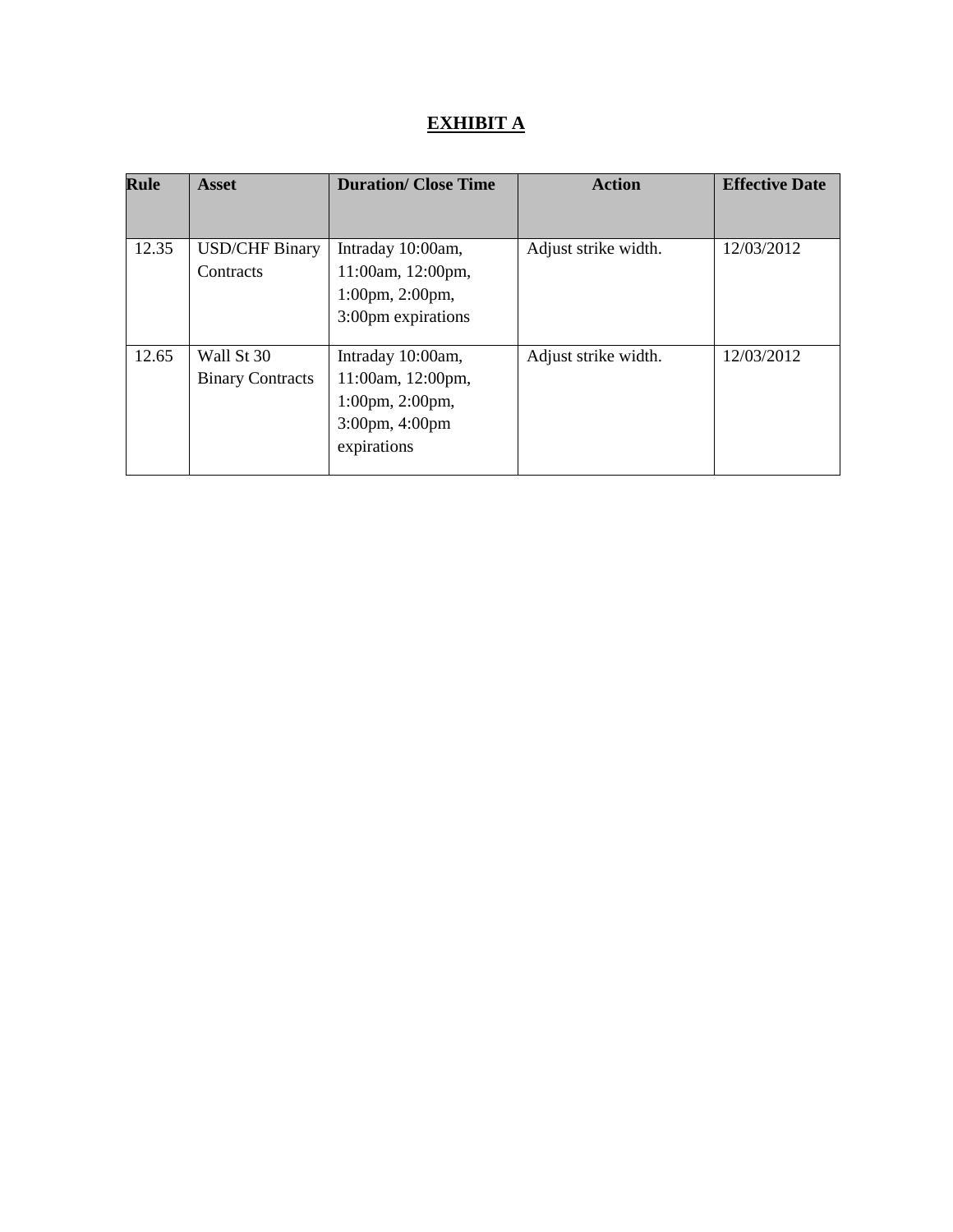## **EXHIBIT B**

#### **Amendment of 12.35, 12.65**

*(The following Rule amendments are underline and deletions are stricken out)*

## RULES 1.1 – 12.34 [UNCHANGED]

#### RULE 12.35 CURRENCY EXCHANGE USD/CHF BINARY CONTRACTS

(a) SCOPE – These Rules shall apply to the Class of Contracts referred to as the Currency Exchange USD/CHF ("USD/CHF") Binary Contract issued by Nadex.

(b) UNDERLYING – The Underlying for this Class of Contracts is the US dollar/ Swiss Franc herein referred to as "USD/CHF" as quoted in the Swiss Franc per US dollar obtained from the spot USD/CHF foreign currency market.

(c) SOURCE AGENCY – The Source Agency is Nadex.

(d) TYPE – The type of Contract is a Binary Contract.

(e) ISSUANCE – For each planned release by the Source Agency of the Underlying, Nadex will issue various Contracts, each of a different Series. A new issuance of Contracts will commence no later than two (2) business days following the Expiration Date.

(f) PAYOUT CRITERION – The Payout Criterion for each Contract will be set by Nadex at the time the Binary Contracts are initially issued. For the USD/CHF Binary Contract, the Payout Criteria for the Contracts will be set as follows:

(i) DAILY USD/CHF BINARY CONTRACTS, 3 PM ET CLOSE

(1) Binary Contract 1: One Contract will have a Payout Criterion of greater than X  $-0.0200$ .

(2) Binary Contract 2: One Contract will have a Payout Criterion of greater than X  $-0.0180.$ 

(3) Binary Contract 3: One Contract will have a Payout Criterion of greater than X  $-0.0160.$ 

(4) Binary Contract 4: One Contract will have a Payout Criterion of greater than X  $-0.0140$ .

(5) Binary Contract 5: One Contract will have a Payout Criterion of greater than X  $-0.0120$ .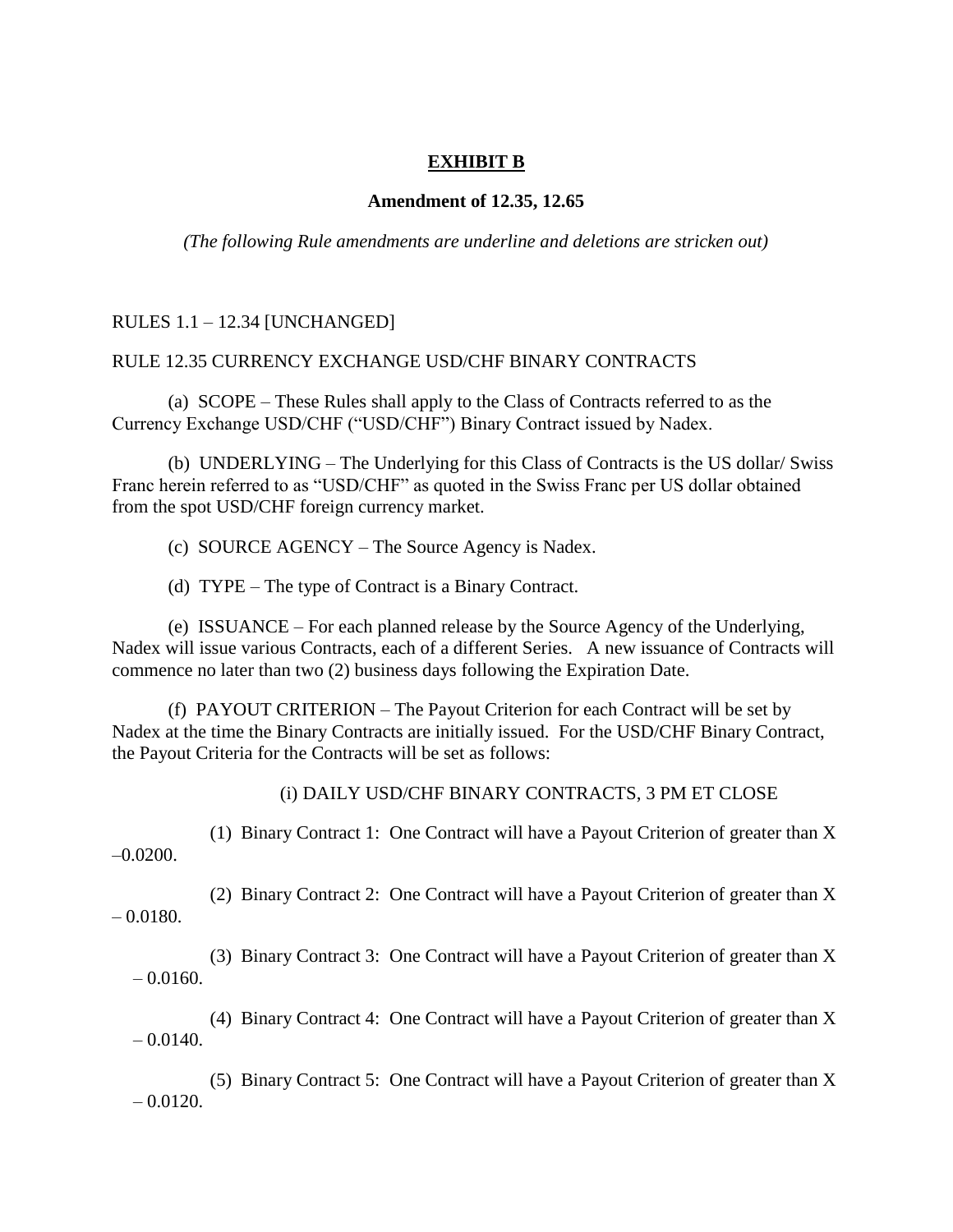(6) Binary Contract 6: One Contract will have a Payout Criterion of greater than X  $- 0.0100.$ 

(7) Binary Contract 7: One Contract will have a Payout Criterion of greater than X – 0.0080.

(8) Binary Contract 8: One Contract will have a Payout Criterion of greater than X  $-0.0060$ .

(9) Binary Contract 9: One Contract will have a Payout Criterion of greater than X  $- 0.0040.$ 

(10) Binary Contract 10: One Contract will have a Payout Criterion of greater than  $X - 0.0020$ .

(11) Binary Contract 11: One Contract will have a Payout Criterion of greater than X.

(12) Binary Contract 12: One Contract will have a Payout Criterion of greater than  $X + 0.0020$ .

(13) Binary Contract 13: One Contract will have a Payout Criterion of greater than  $X + 0.0040.$ 

(14) Binary Contract 14: One Contract will have a Payout Criterion of greater than  $X + 0.0060$ .

(15) Binary Contract 15: One Contract will have a Payout Criterion of greater than  $X + 0.0080.$ 

(16) Binary Contract 16: One Contract will have a Payout Criterion of greater than  $X + 0.0100$ .

(17) Binary Contract 17: One Contract will have a Payout Criterion of greater than  $X + 0.0120$ .

(18) Binary Contract 18: One Contract will have a Payout Criterion of greater than  $X + 0.0140.$ 

(19) Binary Contract 19: One Contract will have a Payout Criterion of greater than  $X + 0.0160$ .

(20) Binary Contract 20: One Contract will have a Payout Criterion of greater than  $X + 0.0180.$ 

(21) Binary Contract 21: One Contract will have a Payout Criterion of greater than  $X + 0.0200$ .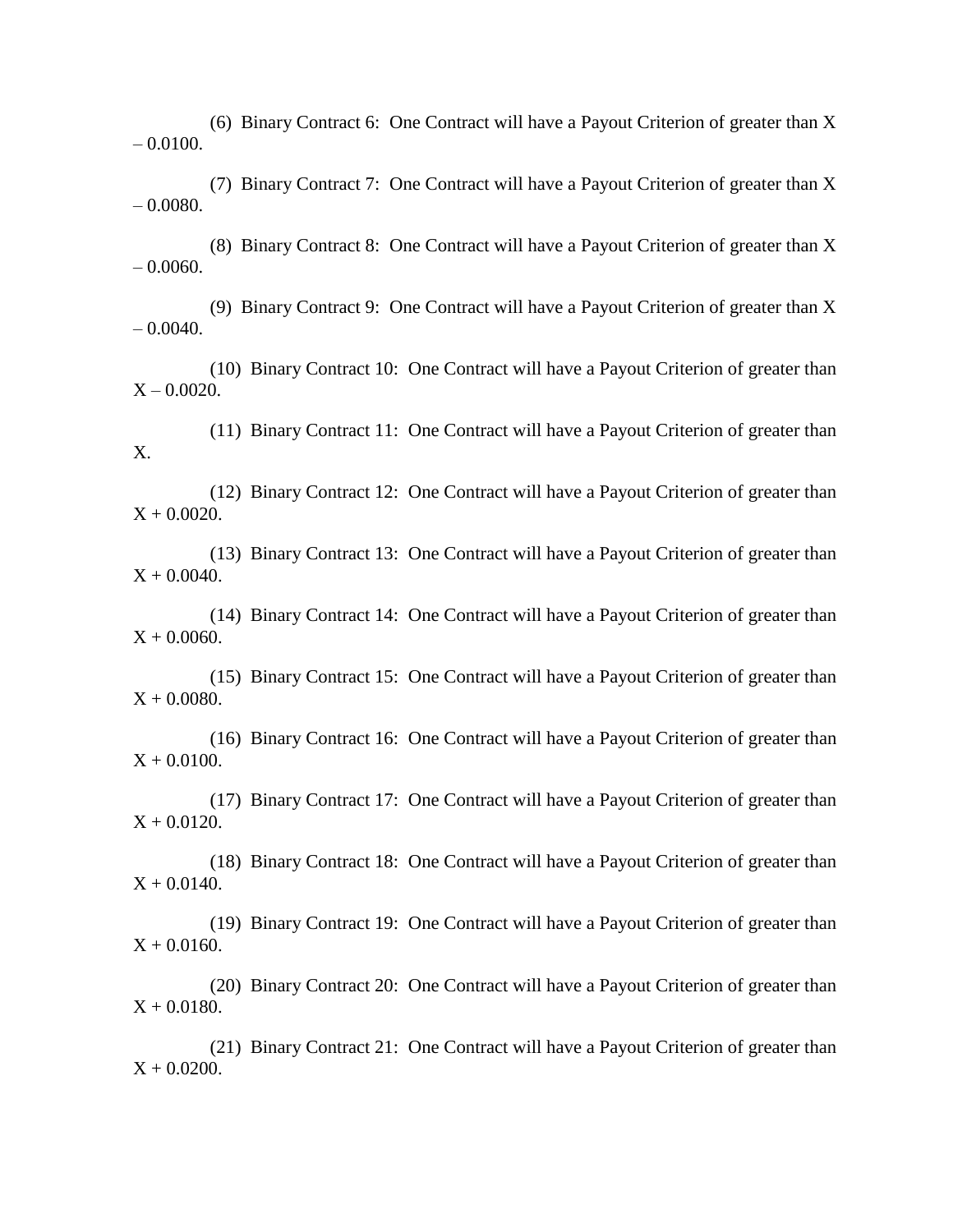|                | (22) In each case, "X" equals the last USD/CHF price rounded to the nearest<br>0.0020 as reported by the Source Agency. |
|----------------|-------------------------------------------------------------------------------------------------------------------------|
|                | (ii) WEEKLY USD/CHF BINARY CONTRACTS, 3:00PM ET CLOSE                                                                   |
| $-0.0300.$     | (1) Binary Contract 1: One Contract will have a Payout Criterion of greater than Y                                      |
| $-0.0250.$     | (2) Binary Contract 2: One Contract will have a Payout Criterion of greater than Y                                      |
| $Y - 0.0200$ . | (3) Binary Contract 3: One Contract will have a Payout Criterion of greater than                                        |
| $-0.0150.$     | (4) Binary Contract 4: One Contract will have a Payout Criterion of greater than Y                                      |
| $-0.0100.$     | (5) Binary Contract 5: One Contract will have a Payout Criterion of greater than Y                                      |
| $-0.0050.$     | (6) Binary Contract 6: One Contract will have a Payout Criterion of greater than Y                                      |
| Y.             | (7) Binary Contract 7: One Contract will have a Payout Criterion of greater than                                        |
| $+0.0050.$     | (8) Binary Contract 8: One Contract will have a Payout Criterion of greater than Y                                      |
| $+0.0100.$     | (1) Binary Contract 9: One Contract will have a Payout Criterion of greater than Y                                      |
| $Y + 0.0150$ . | (2) Binary Contract 10: One Contract will have a Payout Criterion of greater than                                       |
| $Y + 0.0200$ . | (3) Binary Contract 11: One Contract will have a Payout Criterion of greater than                                       |
| $Y + 0.0250.$  | (4) Binary Contract 12: One Contract will have a Payout Criterion of greater than                                       |
| $Y + 0.0300.$  | (5) Binary Contract 13: One Contract will have a Payout Criterion of greater than                                       |
| $Y + 0.0350.$  | (6) Binary Contract 14: One Contract will have a Payout Criterion of greater than                                       |
|                |                                                                                                                         |

(7) In each case, "Y" equals the last USD/CHF price rounded to the nearest value ending in either 0.0025 or 0.0075 as reported by the Source Agency.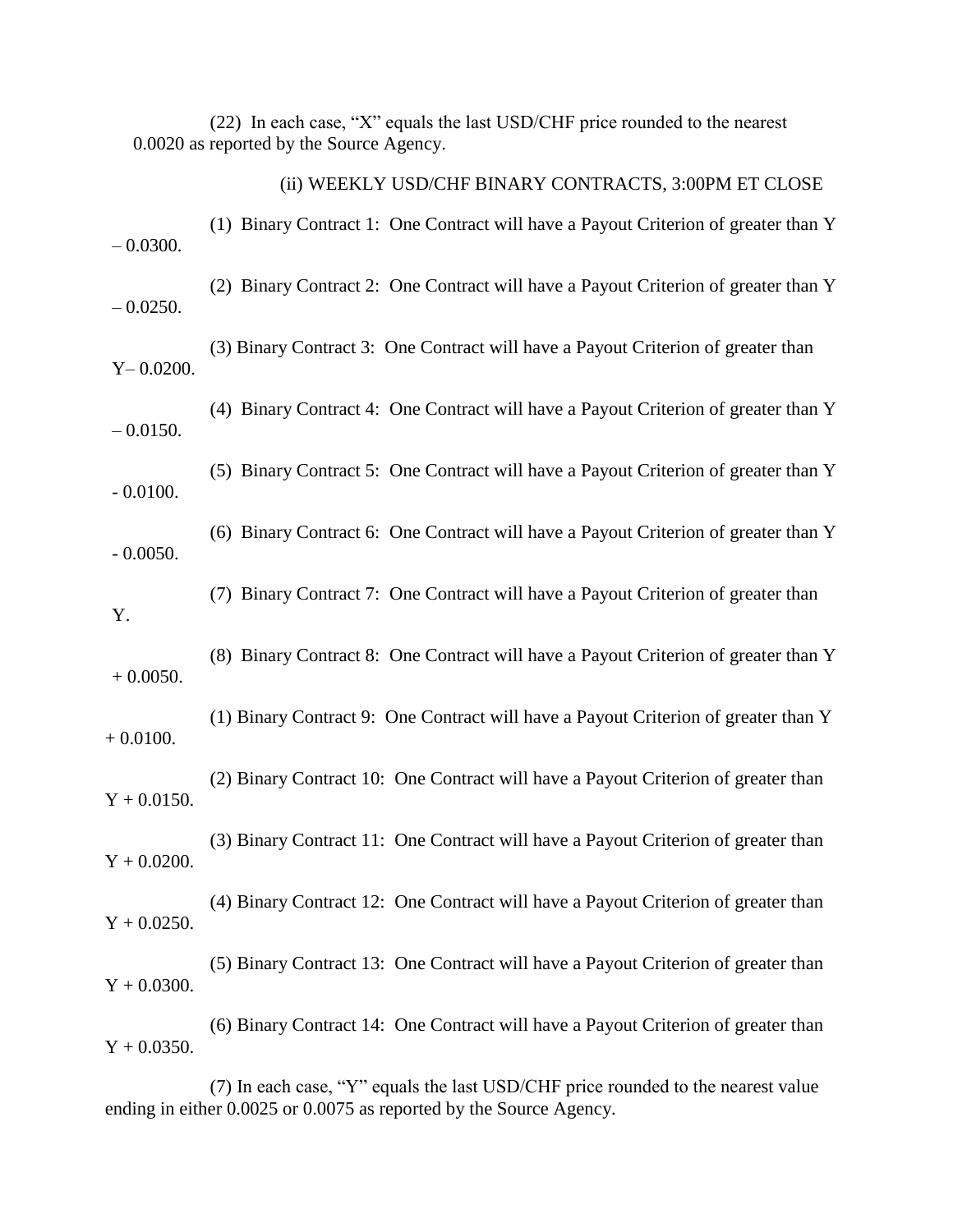(iii) INTRADAY USD/CHF BINARY CONTRACTS, 8:00 AM to 10:00 AM ET CLOSE

(1) Binary Contract 1: One Contract will have a Payout Criterion of greater than Z1  $-0.01000.0080.$ 

(2) Binary Contract 2: One Contract will have a Payout Criterion of greater than Z1  $-0.00750.0060$ .

(3) Binary Contract 3: One Contract will have a Payout Criterion of greater than Z1  $-0.00500.0040$ .

(4) Binary Contract 4: One Contract will have a Payout Criterion of greater than Z1  $-0.00250.0020$ .

> (5) Binary Contract 5: One Contract will have a Payout Criterion of greater than Z1.

(6) Binary Contract 6: One Contract will have a Payout Criterion of greater than  $Z1+0.00250.0020$ .

(7) Binary Contract 7: One Contract will have a Payout Criterion of greater than Z1  $+ 0.00500.0040.$ 

(8) Binary Contract 8: One Contract will have a Payout Criterion of greater than Z1  $+ 0.00750.0060.$ 

(9) Binary Contract 9: One Contract will have a Payout Criterion of greater than Z1  $+ 0.01000.0080.$ 

(10) In each case above, Z1 equals the strike level determined by the Source Agency immediately before the issuance of these contracts.

(iv) INTRADAY USD/CHF BINARY CONTRACTS, 9:00 AM to 11:00 AM ET CLOSE

(1) Binary Contract 1: One Contract will have a Payout Criterion of greater than Z2 - 0.01000.0080.

(2) Binary Contract 2: One Contract will have a Payout Criterion of greater than Z2 - 0.00750.0060.

(3) Binary Contract 3: One Contract will have a Payout Criterion of greater than Z2 - 0.00500.0040.

(4) Binary Contract 4: One Contract will have a Payout Criterion of greater than Z2 - 0.00250.0020.

(5) Binary Contract 5: One Contract will have a Payout Criterion of greater than Z2.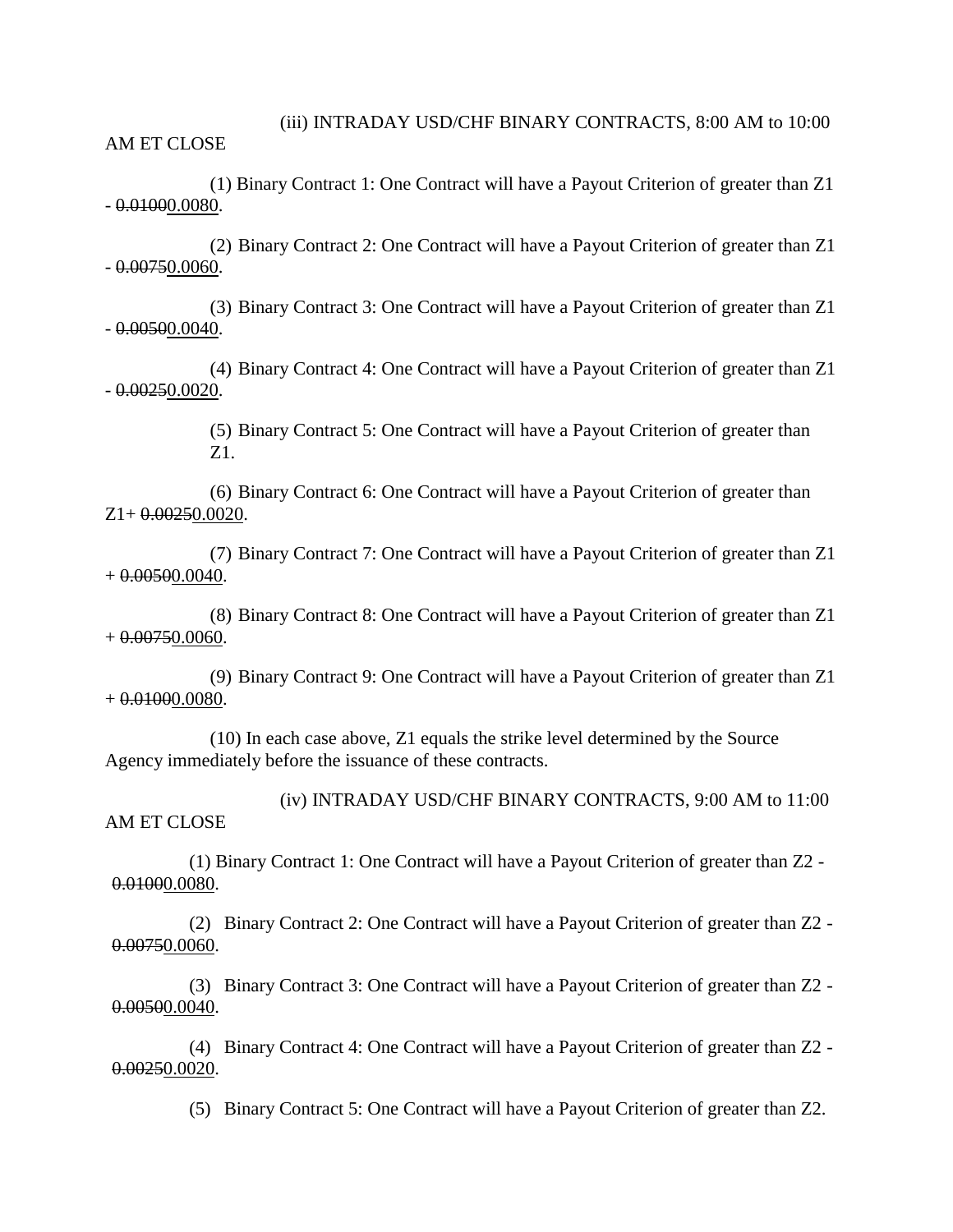(6) Binary Contract 6: One Contract will have a Payout Criterion of greater than  $Z2 +$ 0.00250.0020.

(7) Binary Contract 7: One Contract will have a Payout Criterion of greater than  $Z_2$  + 0.00500.0040.

(8) Binary Contract 8: One Contract will have a Payout Criterion of greater than  $Z2 +$ 0.00750.0060.

(9) Binary Contract 9: One Contract will have a Payout Criterion of greater than Z2 + 0.01000.0080.

(10) In each case above, Z2 equals the strike level determined by the Source Agency immediately before the issuance of these contracts.

(v) INTRADAY USD/CHF BINARY CONTRACTS, 10:00 AM to 12:00 PM ET CLOSE

(1) Binary Contract 1: One Contract will have a Payout Criterion of greater than Z3 - 0.01000.0080.

(2) Binary Contract 2: One Contract will have a Payout Criterion of greater than Z3 - 0.00750.0060.

(3) Binary Contract 3: One Contract will have a Payout Criterion of greater than Z3 - 0.00500.0040.

(4) Binary Contract 4: One Contract will have a Payout Criterion of greater than Z3 -  $0.00250.0020$ .

(5) Binary Contract 5: One Contract will have a Payout Criterion of greater than Z3.

(6) Binary Contract 6: One Contract will have a Payout Criterion of greater than  $Z3 +$ 0.00250.0020.

(7) Binary Contract 7: One Contract will have a Payout Criterion of greater than Z3 + 0.00500.0040.

(8) Binary Contract 8: One Contract will have a Payout Criterion of greater than  $Z3 +$ 0.00750.0060.

(9) Binary Contract 9: One Contract will have a Payout Criterion of greater than Z3 +0.01000.0080.

(10) In each case above, Z3 equals the strike level determined by the Source Agency immediately before the issuance of these contracts.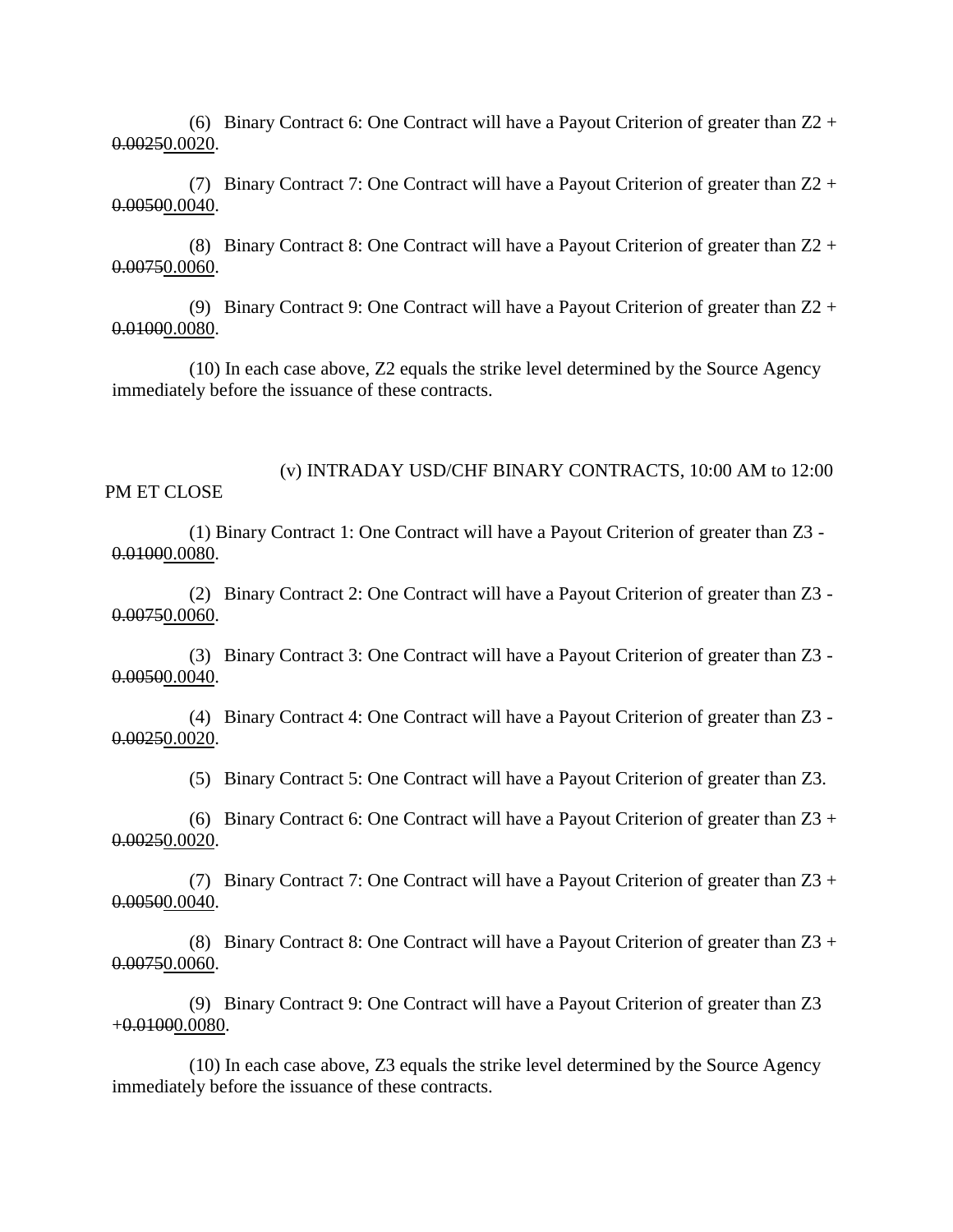PM ET CLOSE

(1) Binary Contract 1: One Contract will have a Payout Criterion of greater than Z4 - 0.01000.0080.

(2) Binary Contract 2: One Contract will have a Payout Criterion of greater than Z4 - 0.00750.0060.

(3) Binary Contract 3: One Contract will have a Payout Criterion of greater than Z4 - 0.00500.0040.

(4) Binary Contract 4: One Contract will have a Payout Criterion of greater than Z4 - 0.00250.0020.

(5) Binary Contract 5: One Contract will have a Payout Criterion of greater than Z4.

(6) Binary Contract 6: One Contract will have a Payout Criterion of greater than Z4 + 0.00250.0020.

(7) Binary Contract 7: One Contract will have a Payout Criterion of greater than Z4 + 0.00500.0040.

(8) Binary Contract 8: One Contract will have a Payout Criterion of greater than Z4 + 0.00750.0060.

(9) Binary Contract 9: One Contract will have a Payout Criterion of greater than Z4 + 0.01000.0080.

(10) In each case above, Z4 equals the strike level determined by the Source Agency immediately before the issuance of these contracts.

(vii) INTRADAY USD/CHF BINARY CONTRACTS, 12:00 PM to 2:00 PM ET CLOSE

(1) Binary Contract 1: One Contract will have a Payout Criterion of greater than Z5 - 0.01000.0080.

(2) Binary Contract 2: One Contract will have a Payout Criterion of greater than Z5 - 0.00750.0060.

(3) Binary Contract 3: One Contract will have a Payout Criterion of greater than Z5 - 0.00500.0040.

(4) Binary Contract 4: One Contract will have a Payout Criterion of greater than Z5 - 0.00250.0020.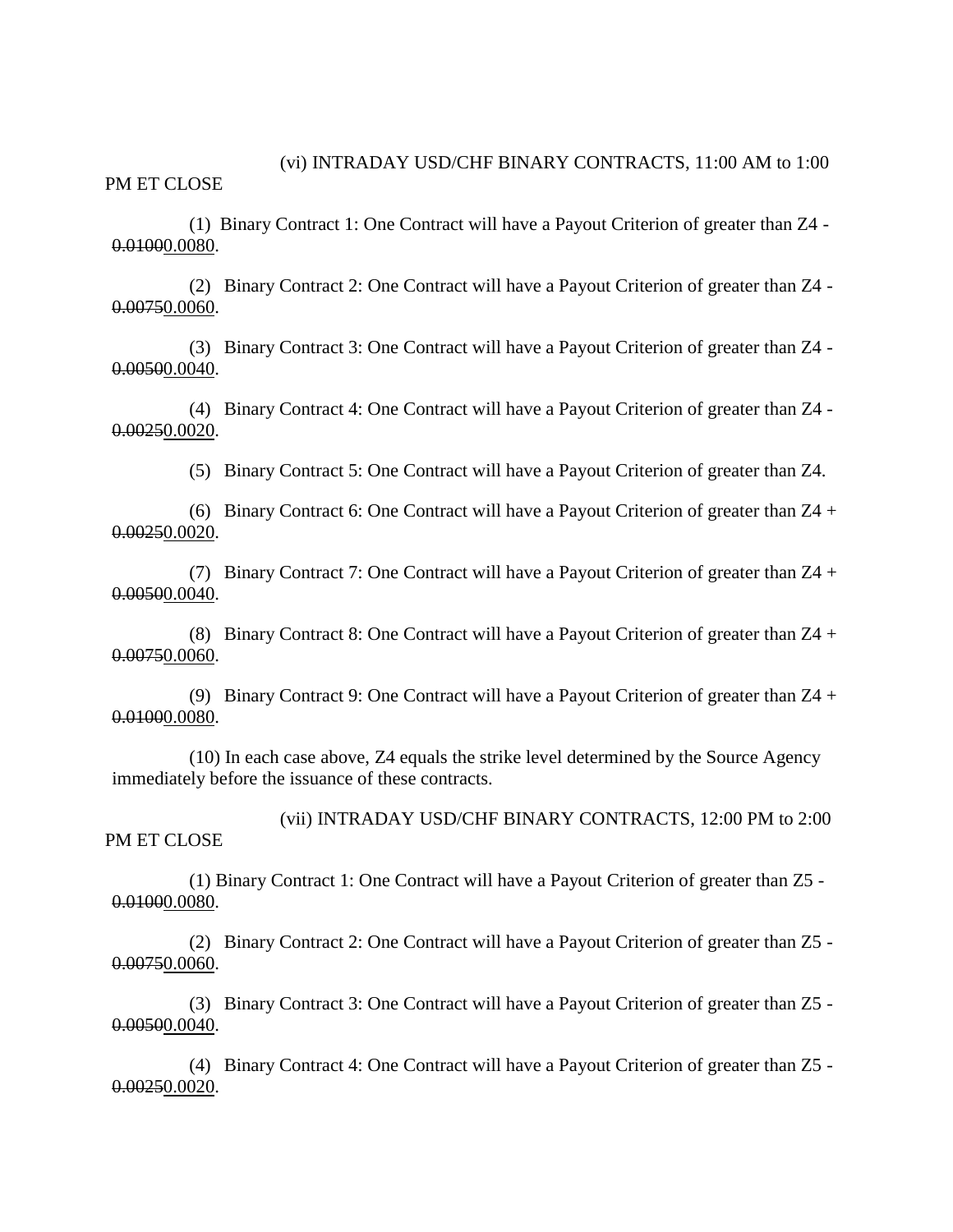(5) Binary Contract 5: One Contract will have a Payout Criterion of greater than Z5.

(6) Binary Contract 6: One Contract will have a Payout Criterion of greater than  $Z_5$  + 0.00250.0020.

(7) Binary Contract 7: One Contract will have a Payout Criterion of greater than Z5 + 0.00500.0040.

(8) Binary Contract 8: One Contract will have a Payout Criterion of greater than  $Z_5$  + 0.00750.0060.

(9) Binary Contract 9: One Contract will have a Payout Criterion of greater than  $Z5 +$ 0.01000.0080.

(10) In each case above, Z5 equals the strike level determined by the Source Agency immediately before the issuance of these contracts.

(viii) INTRADAY USD/CHF BINARY CONTRACTS, 1:00 PM to 3:00 PM ET CLOSE

(1) Binary Contract 1: One Contract will have a Payout Criterion of greater than Z6 - 0.01000.0080.

(2) Binary Contract 2: One Contract will have a Payout Criterion of greater than Z6 - 0.00750.0060.

(3) Binary Contract 3: One Contract will have a Payout Criterion of greater than Z6 - 0.00500.0040.

(4) Binary Contract 4: One Contract will have a Payout Criterion of greater than Z6 - 0.00250.0020.

(5) Binary Contract 5: One Contract will have a Payout Criterion of greater than Z6.

(6) Binary Contract 6: One Contract will have a Payout Criterion of greater than  $Z6 +$ 0.00250.0020.

(7) Binary Contract 7: One Contract will have a Payout Criterion of greater than Z6 + 0.00500.0040.

(8) Binary Contract 8: One Contract will have a Payout Criterion of greater than Z6 + 0.00750.0060..

(9) Binary Contract 9: One Contract will have a Payout Criterion of greater than Z6 + 0.01000.0080.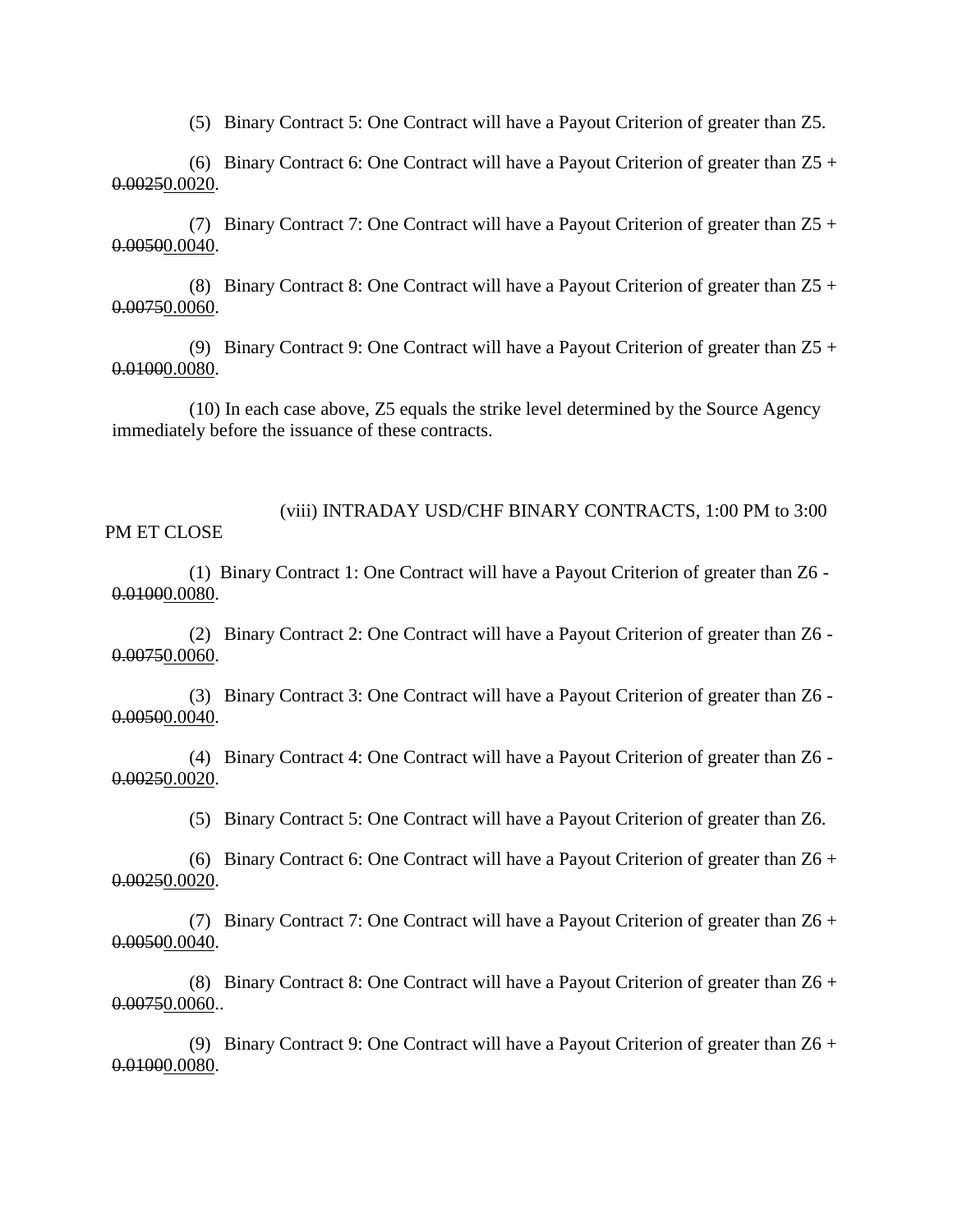(10) In each case above, Z6 equals the strike level determined by the Source Agency immediately before the issuance of these contracts.

(ix) Nadex may list additional USD/CHF Binary Contract with different ranges of Payout Criteria on a discretionary basis in accordance with the CEA and Commission Regulations.

(g) MINIMUM TICK - The Minimum Tick size for USD/CHF Binary Contracts shall be \$0.25.

(h) REPORTING LEVEL - The Reporting Level for the USD/CHF Binary Contracts shall be 12,500 Contracts.

(i) POSITION LIMIT – There are currently no Position Limits for USD/CHF Binary Contract.

(j) LAST TRADING DATE – The Last Trading Date in a Series is the same date as the Expiration Date. No trading in the USD/CHF Binary Contracts shall occur after its Last Trading Date.

(k) SETTLEMENT DATE – The Settlement Date will be the date the USD/CHF number is released by the Source Agency.

(l) EXPIRATION DATE – The Expiration Date of the Contract will be the date on which the USD/CHF number is scheduled to be released.

(m) SETTLEMENT VALUE – The Settlement Value is the amount paid to the holder of the in the money Contract on Settlement Date. The Settlement Value of an in the money USD/CHF Binary Contract is \$100.

(n) EXPIRATION VALUE – The Expiration Value is the price or value of USD/CHF as released by the Source Agency on the Expiration Date. The Expiration Value is calculated by the Source Agency by taking the last twenty-five (25) Midpoints between the bid/ask spread (five pips wide or less) just prior to the close of trading of the USD/CHF Binary Contract and removing the highest five (5) Midpoints and the lowest (5) Midpoints, using the remaining fifteen (15) USD/CHF Midpoints to calculate the Expiration Value. The calculation used is a simple average of all fifteen (15) USD/CHF Midpoints, rounded to one decimal point past the precision of the underlying market. A Midpoint is calculated by adding the bid price and the ask price together and then dividing that number by two (2). For example, if the bid price is 1.2200 and the ask price is 1.2202, the two numbers are added together (totaling 2.4402) and then divided by two (2), equaling a Midpoint of 1.2201. If the spread between a particular bid price and ask price is deemed too wide (greater than five (5) pips), or if it is a consecutive duplicate bid/ask quote, those prices will not be used to calculate a Midpoint and will thus not be included within the 25 initially captured values.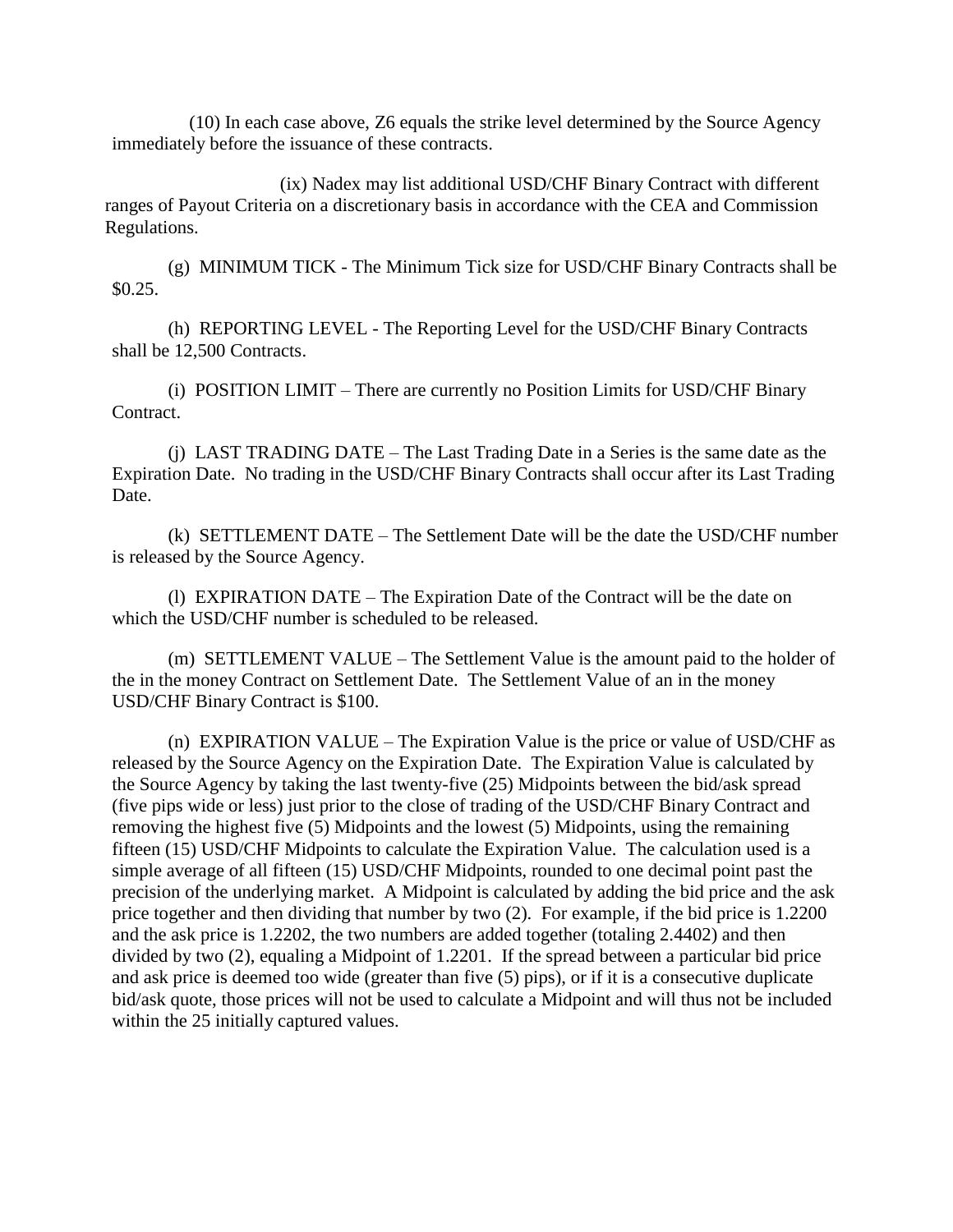(o) CONTINGENCIES – If no level is actually announced on the Expiration Date due to a delay, postponement or otherwise in such release announcement by the Source Agency, the Settlement Date will be delayed until the Underlying number is released for that Series.

## RULES 12.36 – 12.64 [UNCHANGED]

## RULES 12.65 NADEX WALL STREET 30 BINARY CONTRACTS

(a) SCOPE – These Rules shall apply to the Class of Contracts referred to as the Wall Street 30 Binary Contracts issued by Nadex.

(b) UNDERLYING – The Underlying for this Class of Contracts is the price of the Emini Dow® Futures contracts ("DJFC") traded on the Chicago Board of Trade (CBOT®)<sup>1</sup>. The DJFC trade prices that will be used to calculate the Underlying will be taken from four (4) DJFC delivery months: March, June, September, or December (each a "DJFC Delivery Month"). The date on which a new delivery month will be used as the Underlying for Nadex contracts (i.e. "Start Date") is one calendar day after the End Date for the previous delivery month contract. The last day on which a delivery month will be used as the Underlying for Nadex contracts (i.e. "End Date") is the Friday of the week preceding the Underlying futures contracts Expiration Date. For example, the CME e-mini Dow March 2012 futures have an Expiration Date of March 16, 2012. The last day on which the e-mini Dow March 2012 futures prices will be used as the Underlying for Nadex contracts and to calculate the Expiration Value on the Expiration Date for the relevant e-mini Dow contracts will be the Friday of the preceding week. Therefore, the End Date for using CME e-mini Dow March 2012 futures will be March 9, 2012 and the Start Date for the next delivery month, CME e-mini Dow June 2012 futures, will be March 10, 2012.

- (c) SOURCE AGENCY The Source Agency is Nadex.
- (d) TYPE The Type of Contract is a Binary Contract.

 (e) ISSUANCE – For each planned release by the Source Agency of the Underlying, Nadex will issue various Contracts, each of a different Series. A new issuance of Contracts will commence no later than two (2) business days following the Expiration Date.

 (f) PAYOUT CRITERION – The Payout Criterion for each Contract will be set by Nadex at the time the Binary Contracts are initially issued. For the Wall Street 30 Binary Contract, the Payout Criteria for the Contracts will be set as follows:

(i) DAILY WALL STREET 30 BINARY CONTRACTS, 4:15 PM ET

CLOSE

(1) Binary Contract 1: One Contract will have a Payout Criterion of greater than X

 $-200.$ 

 $\overline{a}$ 

<sup>&</sup>lt;sup>1</sup> CBOT® is a registered service mark of the Board of Trade of the City of Chicago, "Dow Jones," "DJIA," and "The Dow" are registered trademarks of Dow Jones & Company, Inc. Nadex is not affiliated with the Board of Trade of the City of Chicago or Dow Jones and neither the Board of Trade of the City of Chicago, Dow Jones, nor its affiliates, sponsor or endorse Nadex or its products in any way. In particular, the Nadex Wall Street 30 Contracts are not sponsored, endorsed, sold or promoted by CBOT or Dow Jones.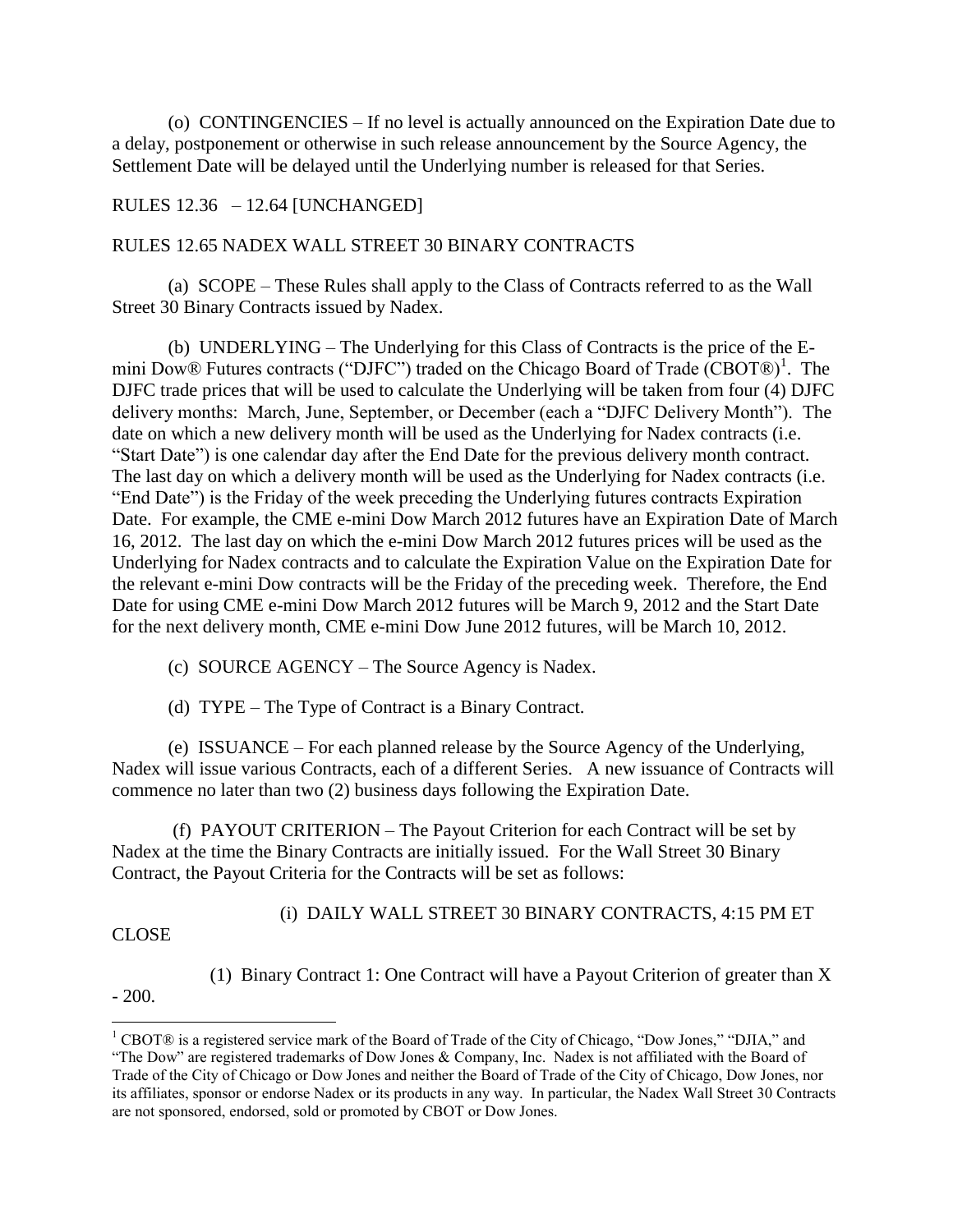| $-180.$    | (2) Binary Contract 2: One Contract will have a Payout Criterion of greater than X    |
|------------|---------------------------------------------------------------------------------------|
| $-160.$    | (3) Binary Contract 3: One Contract will have a Payout Criterion of greater than X    |
| $-140.$    | (4) Binary Contract 4: One Contract will have a Payout Criterion of greater than X    |
| $-120.$    | (5) Binary Contract 5: One Contract will have a Payout Criterion of greater than X    |
| $-100.$    | (6) Binary Contract 6: One Contract will have a Payout Criterion of greater than X    |
| $-80.$     | (7) Binary Contract 7: One Contract will have a Payout Criterion of greater than X    |
| $-60.$     | (8) Binary Contract 8: One Contract will have a Payout Criterion of greater than X    |
| $-40.$     | (9) Binary Contract 9: One Contract will have a Payout Criterion of greater than X    |
| $X - 20.$  | (10) Binary Contract 10: One Contract will have a Payout Criterion of greater than    |
| X.         | (11) Binary Contract 11: One Contract will have a Payout Criterion of greater than    |
| $X + 20.$  | (12) Binary Contract 12: One Contract will have a Payout Criterion of greater than    |
| $X + 40.$  | (13) Binary Contract 13: One Contract will have a Payout Criterion of greater than    |
| $X + 60.$  | Binary Contract 14: One Contract will have a Payout Criterion of greater than<br>(14) |
| $X + 80.$  | (15) Binary Contract 15: One Contract will have a Payout Criterion of greater than    |
| $X + 100.$ | (16) Binary Contract 16: One Contract will have a Payout Criterion of greater than    |
| $X + 120.$ | (17) Binary Contract 17: One Contract will have a Payout Criterion of greater than    |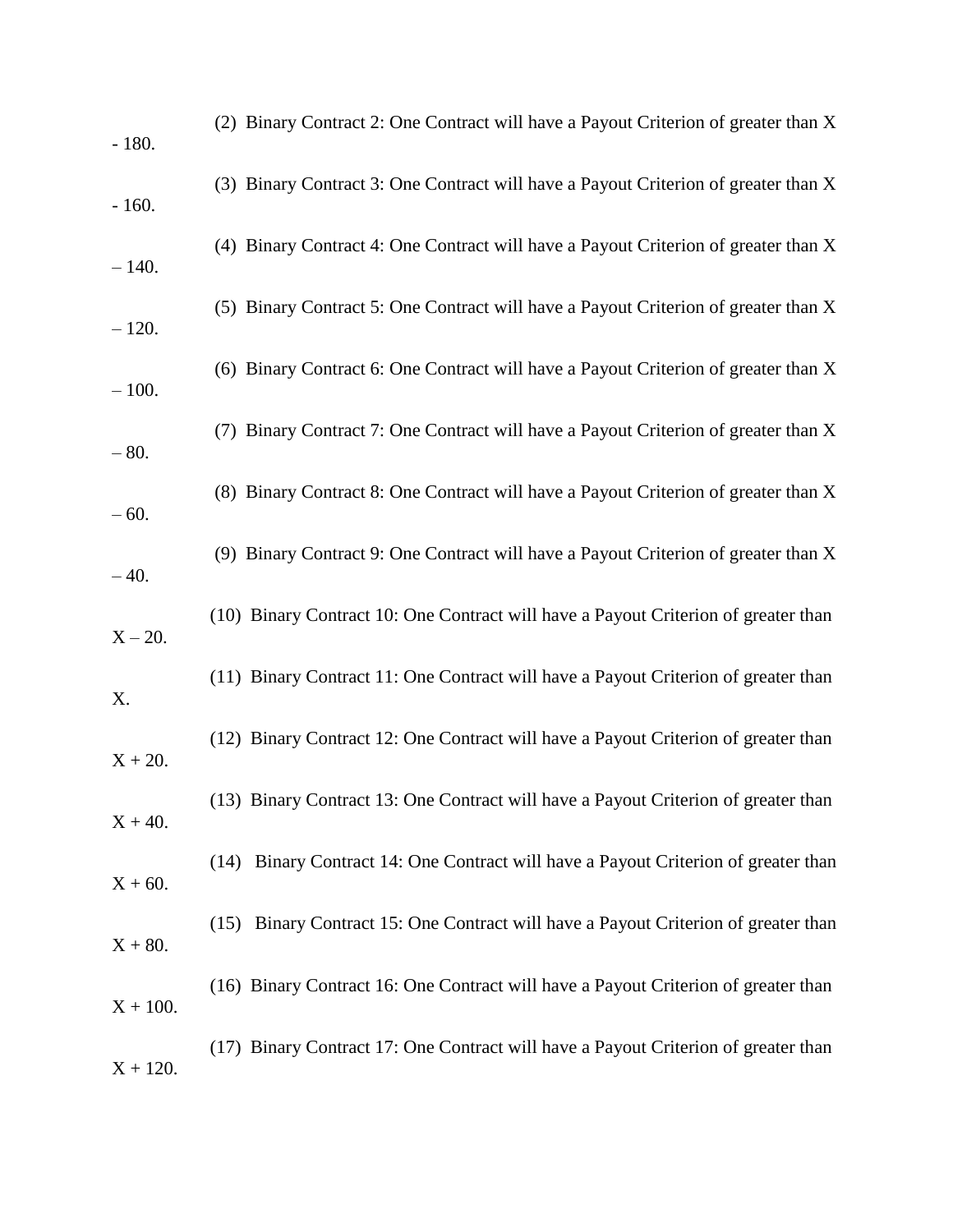| $X + 140.$   | (18) Binary Contract 18: One Contract will have a Payout Criterion of greater than                                                              |
|--------------|-------------------------------------------------------------------------------------------------------------------------------------------------|
| $X + 160.$   | (19) Binary Contract 19: One Contract will have a Payout Criterion of greater than                                                              |
| $X + 180.$   | (20) Binary Contract 20: One Contract will have a Payout Criterion of greater than                                                              |
| $X + 200.$   | (21) Binary Contract 21: One Contract will have a Payout Criterion of greater than                                                              |
|              | (22) In each case above, "X" equals the Wall Street 30 reference price, as<br>calculated by the Source Agency, rounded to the nearest ten (10). |
| <b>CLOSE</b> | (ii) WEEKLY WALL STREET 30 BINARY CONTRACTS, 4:15 PM ET                                                                                         |
| $Y - 600.$   | (1) Binary Contract 1: One Contract will have a Payout Criterion of greater than                                                                |
| $Y - 500.$   | (2) Binary Contract 2: One Contract will have a Payout Criterion of greater than                                                                |
| $Y - 400.$   | (3) Binary Contract 3: One Contract will have a Payout Criterion of greater than                                                                |
| $Y - 300.$   | (4) Binary Contract 4: One Contract will have a Payout Criterion of greater than                                                                |
| $Y - 200.$   | (5) Binary Contract 5: One Contract will have a Payout Criterion of greater than                                                                |
| $Y - 100.$   | (6) Binary Contract 6: One Contract will have a Payout Criterion of greater than                                                                |
| Y.           | (7) Binary Contract 7: One Contract will have a Payout Criterion of greater than                                                                |
| $+100.$      | (8) Binary Contract 8: One Contract will have a Payout Criterion of greater than Y                                                              |
| $+200.$      | (9) Binary Contract 9: One Contract will have a Payout Criterion of greater than Y                                                              |
| $Y + 300.$   | (10) Binary Contract 10: One Contract will have a Payout Criterion of greater than                                                              |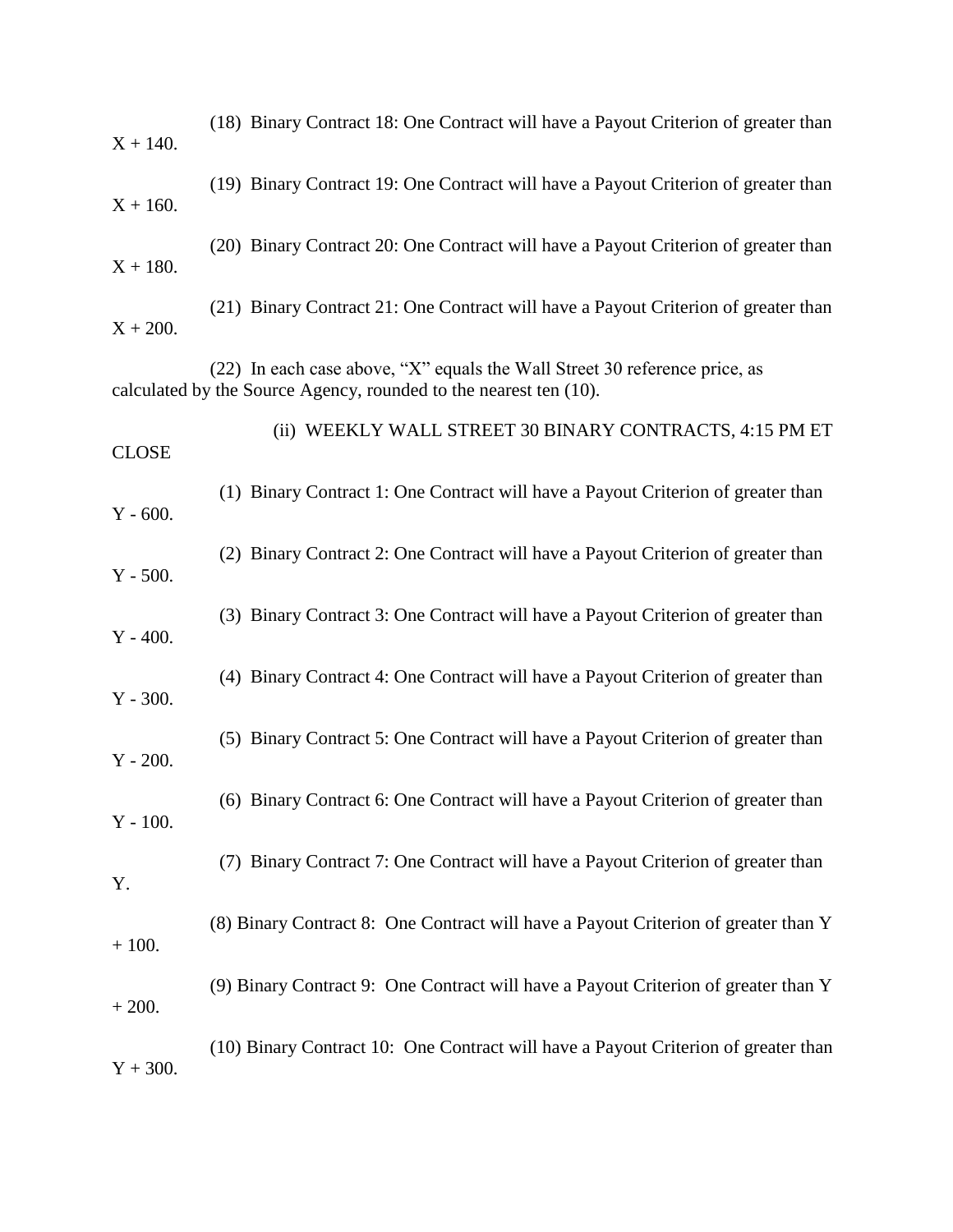(11) Binary Contract 11: One Contract will have a Payout Criterion of greater than  $Y + 400$ .

(12) Binary Contract 12: One Contract will have a Payout Criterion of greater than  $Y + 500.$ 

(13) Binary Contract 13: One Contract will have a Payout Criterion of greater than  $Y + 600.$ 

 (14) In each case above, "Y" equals the Wall Street 30 reference price, as calculated by the Source Agency, rounded to the nearest value ending in either twenty-five (25) or seventy-five (75).

 (iii) INTRADAY WALL STREET 30 BINARY CONTRACTS, 8:00 AM to 10:00 AM ET CLOSE

 (1) Binary Contract 1: One Contract will have a Payout Criterion of greater than Z1 - 4080.

 (2) Binary Contract 2: One Contract will have a Payout Criterion of greater than  $Z1 - 3060$ .

 (3) Binary Contract 3: One Contract will have a Payout Criterion of greater than Z1 - 2040.

 (4) Binary Contract 4: One Contract will have a Payout Criterion of greater than  $Z1 - 1020$ .

(5) Binary Contract 5: One Contract will have a Payout Criterion of greater than

 (6) Binary Contract 6: One Contract will have a Payout Criterion of greater than  $Z1 + 1020$ .

Z1.

 (7) Binary Contract 7: One Contract will have a Payout Criterion of greater than  $Z1 + 2040.$ 

 (8) Binary Contract 8: One Contract will have a Payout Criterion of greater than  $Z1 + 3060$ .

 (9) Binary Contract 9: One Contract will have a Payout Criterion of greater than  $Z1 + 4080$ .

(10) In each case above, Z1 equals the strike level determined by the Source Agency immediately before the issuance of these contracts.

 (iv) INTRADAY WALL STREET 30 BINARY CONTRACTS, 9:00 AM to 11:00 AM ET CLOSE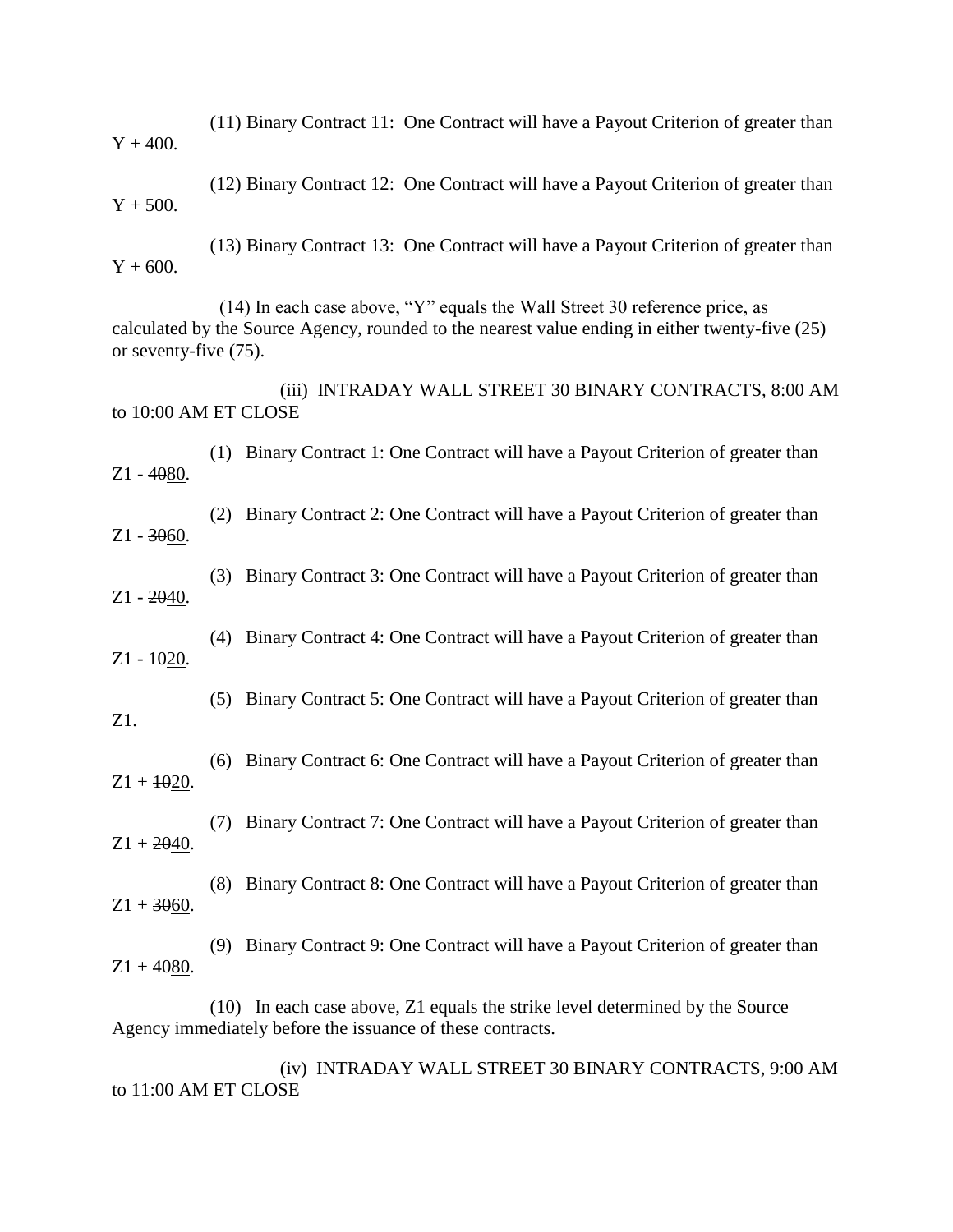| Z2 - 4080.    |     | (1) Binary Contract 1: One Contract will have a Payout Criterion of greater than                                                           |
|---------------|-----|--------------------------------------------------------------------------------------------------------------------------------------------|
| $Z2 - 3060$ . | (2) | Binary Contract 2: One Contract will have a Payout Criterion of greater than                                                               |
| $Z2 - 2040$ . | (3) | Binary Contract 3: One Contract will have a Payout Criterion of greater than                                                               |
| $Z2 - 1020$ . | (4) | Binary Contract 4: One Contract will have a Payout Criterion of greater than                                                               |
| Z2.           | (5) | Binary Contract 5: One Contract will have a Payout Criterion of greater than                                                               |
| $Z2 + 1020$ . | (6) | Binary Contract 6: One Contract will have a Payout Criterion of greater than                                                               |
| $Z2 + 2040$ . | (7) | Binary Contract 7: One Contract will have a Payout Criterion of greater than                                                               |
| $Z2 + 3060$ . | (8) | Binary Contract 8: One Contract will have a Payout Criterion of greater than                                                               |
| $Z2 + 4080.$  | (9) | Binary Contract 9: One Contract will have a Payout Criterion of greater than                                                               |
|               |     | (10) In each case above, Z2 equals the strike level determined by the Source<br>Agency immediately before the issuance of these contracts. |
|               |     | (v) INTRADAY WALL STREET 30 BINARY CONTRACTS, 10:00<br>AM to 12:00 PM ET CLOSE                                                             |
| Z3 - 4080.    |     | (1) Binary Contract 1: One Contract will have a Payout Criterion of greater than                                                           |
| $Z3 - 3060$ . | (2) | Binary Contract 2: One Contract will have a Payout Criterion of greater than                                                               |
| $Z3 - 2040.$  | (3) | Binary Contract 3: One Contract will have a Payout Criterion of greater than                                                               |
| $Z3 - 1020$ . | (4) | Binary Contract 4: One Contract will have a Payout Criterion of greater than                                                               |
| Z3.           | (5) | Binary Contract 5: One Contract will have a Payout Criterion of greater than                                                               |
|               |     |                                                                                                                                            |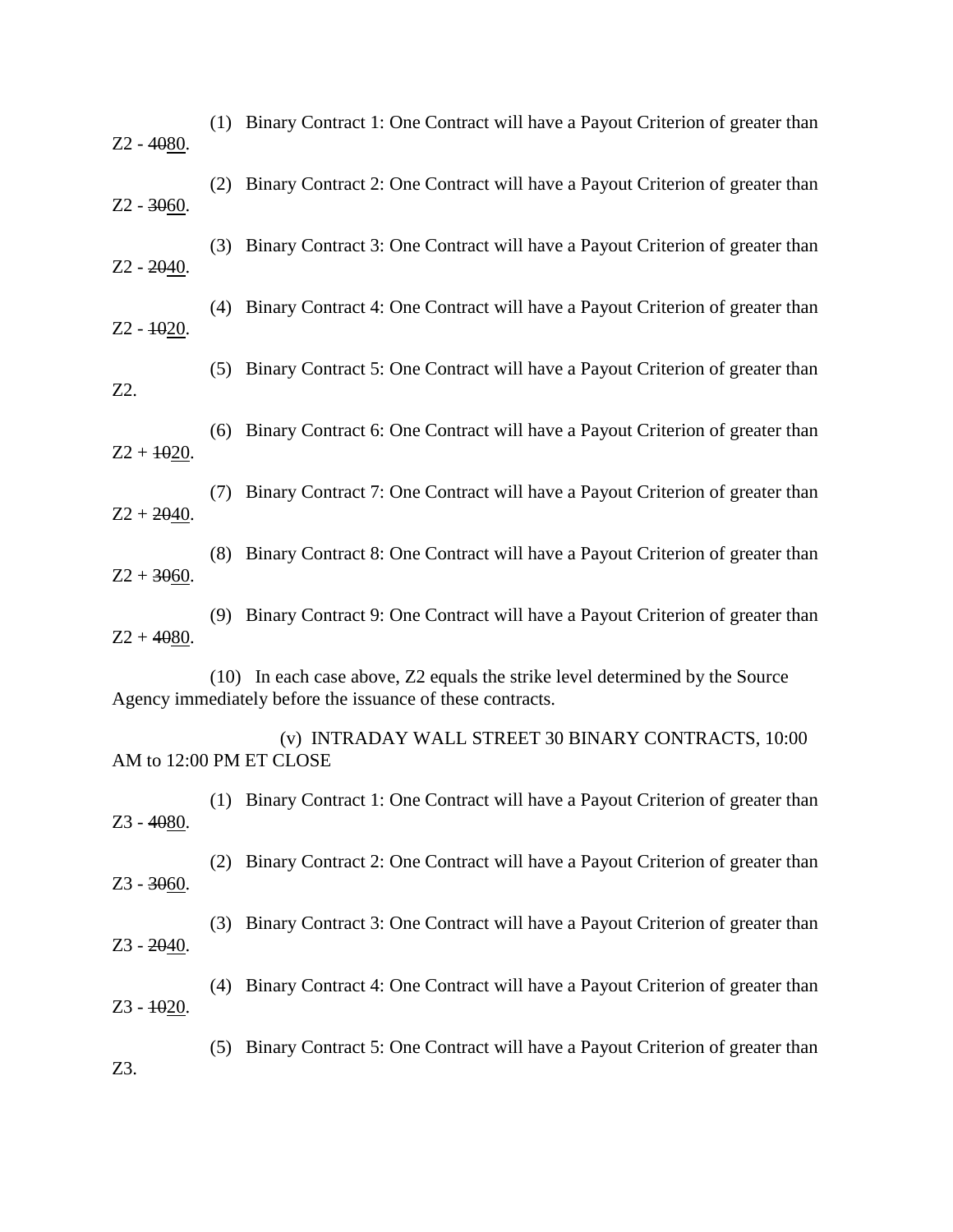| $Z_3 + 1020$ .         |     | (6) Binary Contract 6: One Contract will have a Payout Criterion of greater than                                                           |
|------------------------|-----|--------------------------------------------------------------------------------------------------------------------------------------------|
| $Z3 + 2040.$           | (7) | Binary Contract 7: One Contract will have a Payout Criterion of greater than                                                               |
| $Z3 + 3060$ .          | (8) | Binary Contract 8: One Contract will have a Payout Criterion of greater than                                                               |
| $Z3 + 4080.$           | (9) | Binary Contract 9: One Contract will have a Payout Criterion of greater than                                                               |
|                        |     | (10) In each case above, Z3 equals the strike level determined by the Source<br>Agency immediately before the issuance of these contracts. |
| AM to 1:00 PM ET CLOSE |     | (vi) INTRADAY WALL STREET 30 BINARY CONTRACTS, 11:00                                                                                       |
| Z4 - 4080.             | (1) | Binary Contract 1: One Contract will have a Payout Criterion of greater than                                                               |
| $Z4 - 3060.$           | (2) | Binary Contract 2: One Contract will have a Payout Criterion of greater than                                                               |
| Z4 - 2040.             | (3) | Binary Contract 3: One Contract will have a Payout Criterion of greater than                                                               |
| Z4 - 1020.             | (4) | Binary Contract 4: One Contract will have a Payout Criterion of greater than                                                               |
| Z4.                    | (5) | Binary Contract 5: One Contract will have a Payout Criterion of greater than                                                               |
| $Z4 + 1020$ .          |     | (6) Binary Contract 6: One Contract will have a Payout Criterion of greater than                                                           |
| $Z4 + 2040.$           | (7) | Binary Contract 7: One Contract will have a Payout Criterion of greater than                                                               |
| $Z4 + 3060$ .          | (8) | Binary Contract 8: One Contract will have a Payout Criterion of greater than                                                               |
| $Z4 + 4080.$           | (9) | Binary Contract 9: One Contract will have a Payout Criterion of greater than                                                               |
|                        |     |                                                                                                                                            |

(10) In each case above, Z4 equals the strike level determined by the Source Agency immediately before the issuance of these contracts.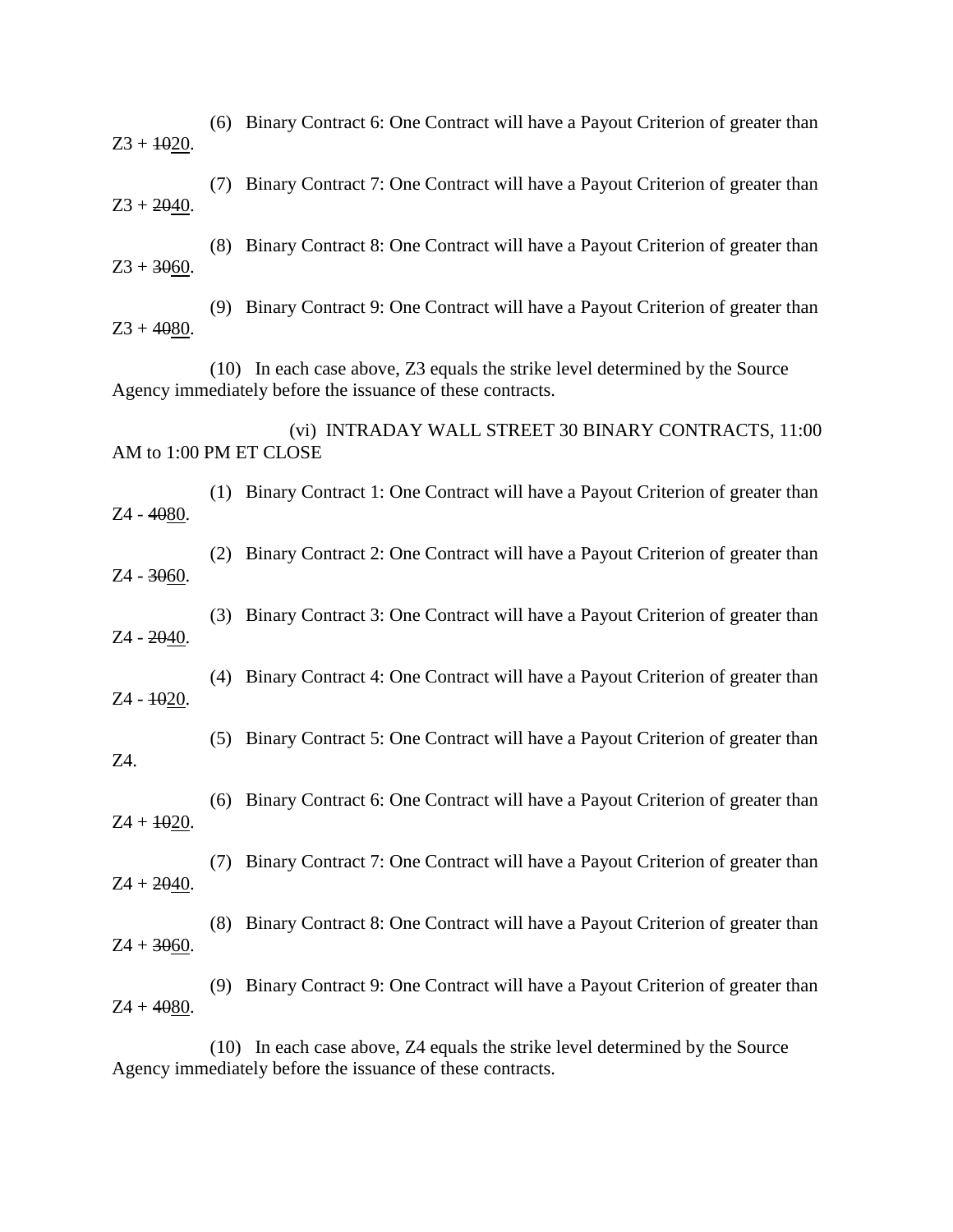(vii) INTRADAY WALL STREET 30 BINARY CONTRACTS, 12:00 PM to 2:00 PM ET CLOSE

| $Z5 - 4080.$           |     | (1) Binary Contract 1: One Contract will have a Payout Criterion of greater than                                                           |
|------------------------|-----|--------------------------------------------------------------------------------------------------------------------------------------------|
| $Z5 - 3060$ .          | (2) | Binary Contract 2: One Contract will have a Payout Criterion of greater than                                                               |
| $Z5 - 2040.$           | (3) | Binary Contract 3: One Contract will have a Payout Criterion of greater than                                                               |
| $Z5 - 1020$ .          |     | (4) Binary Contract 4: One Contract will have a Payout Criterion of greater than                                                           |
| Z5.                    |     | (5) Binary Contract 5: One Contract will have a Payout Criterion of greater than                                                           |
| $Z5 + 1020$ .          | (6) | Binary Contract 6: One Contract will have a Payout Criterion of greater than                                                               |
| $Z5 + 2040$ .          | (7) | Binary Contract 7: One Contract will have a Payout Criterion of greater than                                                               |
| $Z5 + 3060$ .          | (8) | Binary Contract 8: One Contract will have a Payout Criterion of greater than                                                               |
| $Z5 + 4080.$           |     | (9) Binary Contract 9: One Contract will have a Payout Criterion of greater than                                                           |
|                        |     | (10) In each case above, Z5 equals the strike level determined by the Source<br>Agency immediately before the issuance of these contracts. |
| PM to 3:00 PM ET CLOSE |     | (viii) INTRADAY WALL STREET 30 BINARY CONTRACTS, 1:00                                                                                      |
| Z6 - 4080.             |     | (1) Binary Contract 1: One Contract will have a Payout Criterion of greater than                                                           |
| Z6 - 3060.             | (2) | Binary Contract 2: One Contract will have a Payout Criterion of greater than                                                               |
| Z6 - 2040.             | (3) | Binary Contract 3: One Contract will have a Payout Criterion of greater than                                                               |
| $Z6 - 1020$ .          | (4) | Binary Contract 4: One Contract will have a Payout Criterion of greater than                                                               |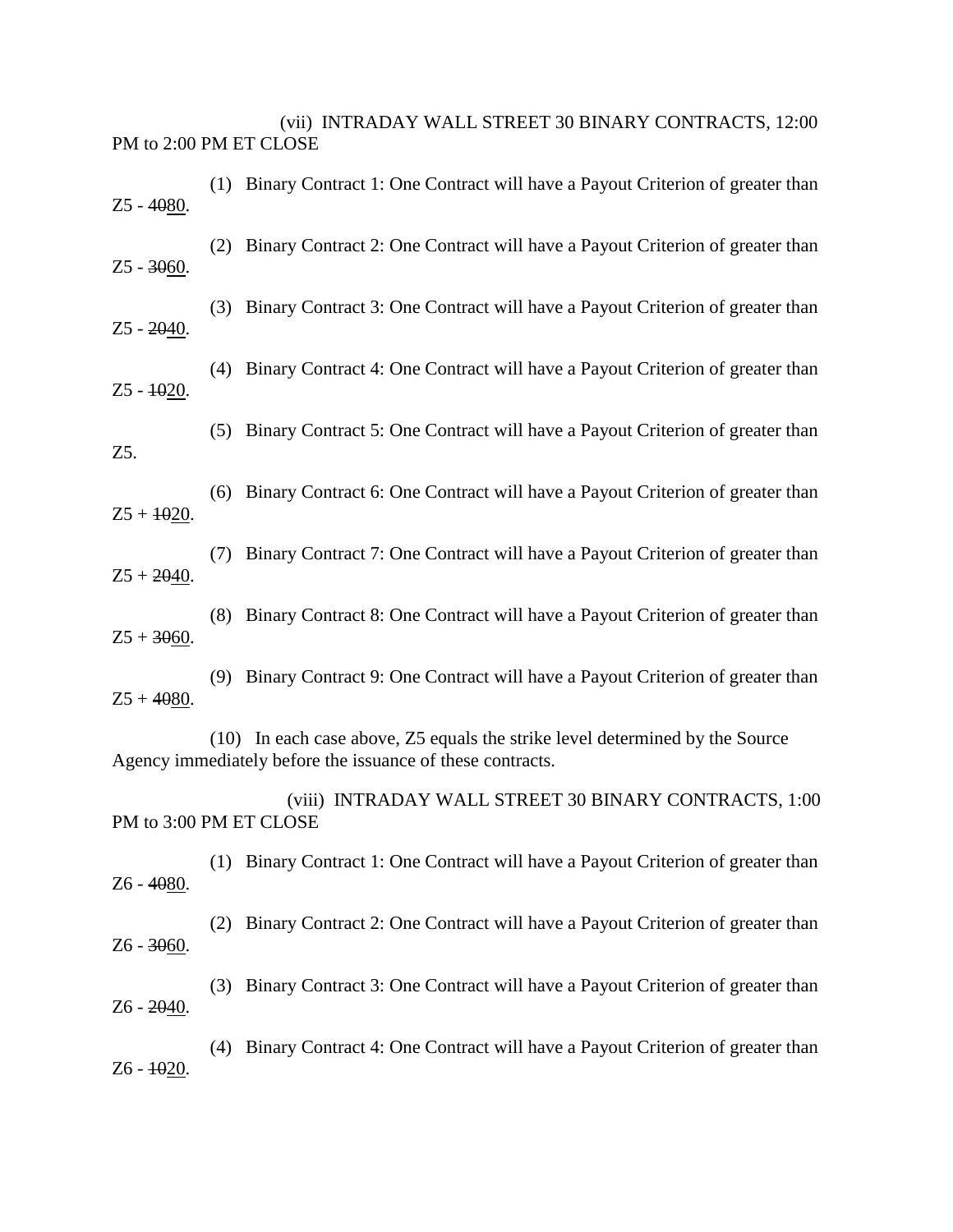| Z6.                 |     | (5) Binary Contract 5: One Contract will have a Payout Criterion of greater than                                                           |
|---------------------|-----|--------------------------------------------------------------------------------------------------------------------------------------------|
| $Z6 + 1020.$        |     | (6) Binary Contract 6: One Contract will have a Payout Criterion of greater than                                                           |
| $Z6 + 2040.$        | (7) | Binary Contract 7: One Contract will have a Payout Criterion of greater than                                                               |
| $Z6 + 3060.$        |     | (8) Binary Contract 8: One Contract will have a Payout Criterion of greater than                                                           |
| $Z6 + 4080.$        |     | (9) Binary Contract 9: One Contract will have a Payout Criterion of greater than                                                           |
|                     |     | (10) In each case above, Z6 equals the strike level determined by the Source<br>Agency immediately before the issuance of these contracts. |
| to 4:00 PM ET CLOSE |     | (ix) INTRADAY WALL STREET 30 BINARY CONTRACTS, 2:00 PM                                                                                     |
| Z7 - 4080.          |     | (1) Binary Contract 1: One Contract will have a Payout Criterion of greater than                                                           |
| $Z7 - 3060$ .       | (2) | Binary Contract 2: One Contract will have a Payout Criterion of greater than                                                               |
| Z7 - 2040.          | (3) | Binary Contract 3: One Contract will have a Payout Criterion of greater than                                                               |
| $Z7 - 1020$ .       | (4) | Binary Contract 4: One Contract will have a Payout Criterion of greater than                                                               |
| Z7.                 |     | (5) Binary Contract 5: One Contract will have a Payout Criterion of greater than                                                           |
| $Z7 + 1020$ .       | (6) | Binary Contract 6: One Contract will have a Payout Criterion of greater than                                                               |
| $Z7 + 2040$ .       | (7) | Binary Contract 7: One Contract will have a Payout Criterion of greater than                                                               |
| $Z7 + 3060$ .       | (8) | Binary Contract 8: One Contract will have a Payout Criterion of greater than                                                               |
| $Z7 + 4080$ .       | (9) | Binary Contract 9: One Contract will have a Payout Criterion of greater than                                                               |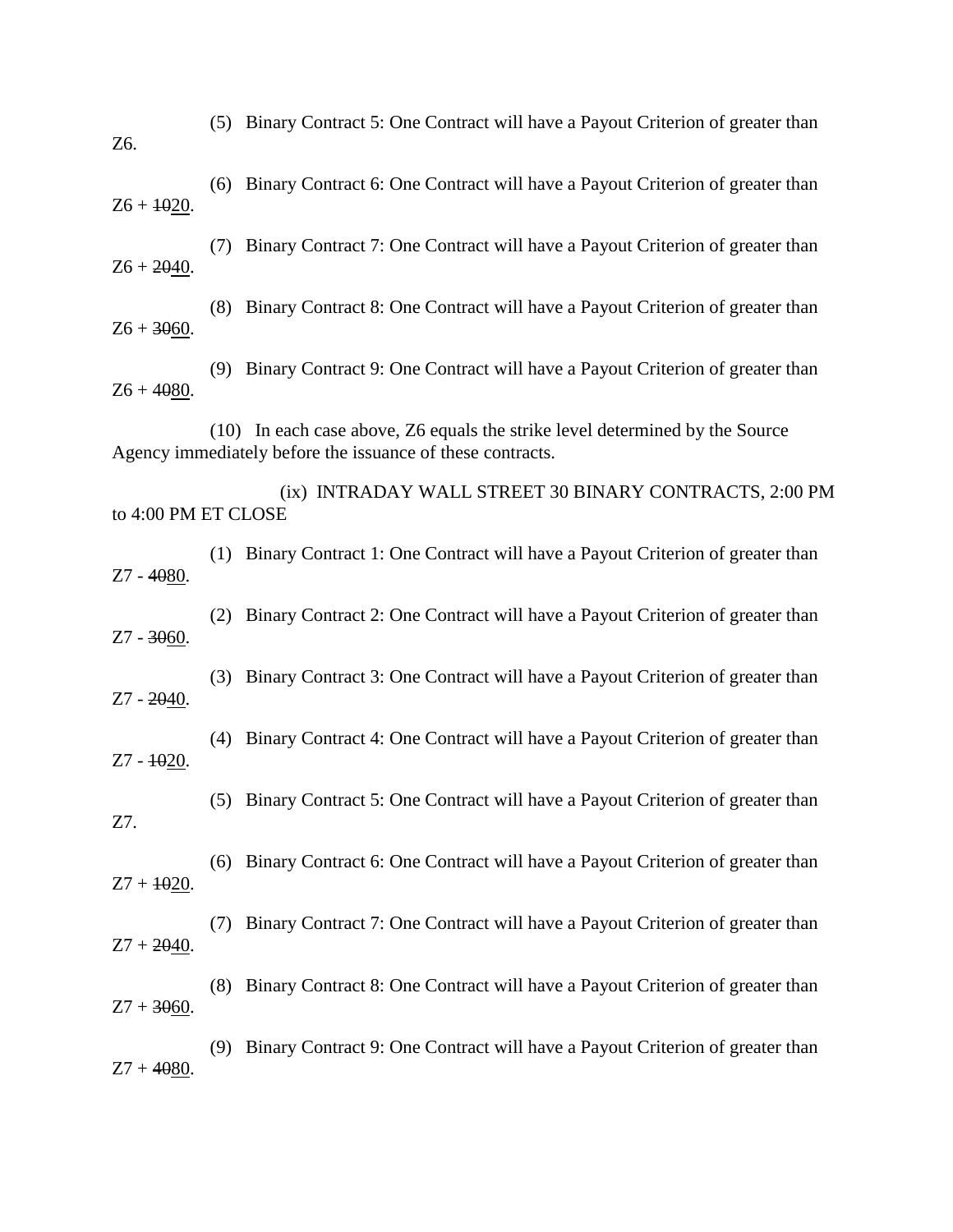(10) In each case above, Z7 equals the strike level determined by the Source Agency immediately before the issuance of these contracts.

 x) Nadex may list additional Wall Street 30 Binary Contracts with different ranges of Payout Criteria on a discretionary basis in accordance with the CEA and Commission Regulations.

 (g) MINIMUM TICK – The Minimum Tick size for the Wall Street 30 Binary Contracts shall be \$0.25.

 (h) REPORTING LEVEL – The Reporting Level for the Wall Street 30 Binary Contracts shall be 1,750 Contracts.

 (i) POSITION LIMIT – The Position Limits for the Wall Street 30 Binary Contracts shall be 2,500 Contracts.

 (j) LAST TRADING DATE – The Last Trading Date in a Series is the same date as the Expiration Date.

 (k) SETTLEMENT DATE – The Settlement Date in a Series is the same date as the Expiration Date.

 (l) EXPIRATION DATE – The Expiration Date of the Contract will be the date on which the Wall Street 30 Expiration Value is released by the Source Agency.

 (m) SETTLEMENT VALUE – The Settlement Value is the amount paid to the holder of the in-the-money Contract on the Settlement Date. The Settlement Value of an in-the-money Wall Street 30 Binary Contract is \$100.

 (n) EXPIRATION VALUE – The Expiration Value is the price or value of Wall Street 30 released by the Source Agency on the Expiration Date. The Expiration Value is calculated by the Source Agency by taking the last twenty-five (25) DJFC trade prices just prior to the close of trading of the Wall Street 30 Binary Contract and removing the highest five (5) DJFC trade prices and the lowest five (5) DJFC trade prices, using the remaining fifteen (15) DJFC trade prices to calculate the Expiration Value. The calculation used is a simple average of all fifteen (15) remaining DJFC trade prices, rounded to the precision of the underlying market.

 (o) CONTINGENCIES – If no daily settlement price of the relevant DJFC is announced by the Source Agency, the Settlement Date will be delayed until such daily settlement price for that Series is released and publicly available.

RULES 12.66 – 12.78 [UNCHANGED]

*The remainder of this page is intended to be left blank.*